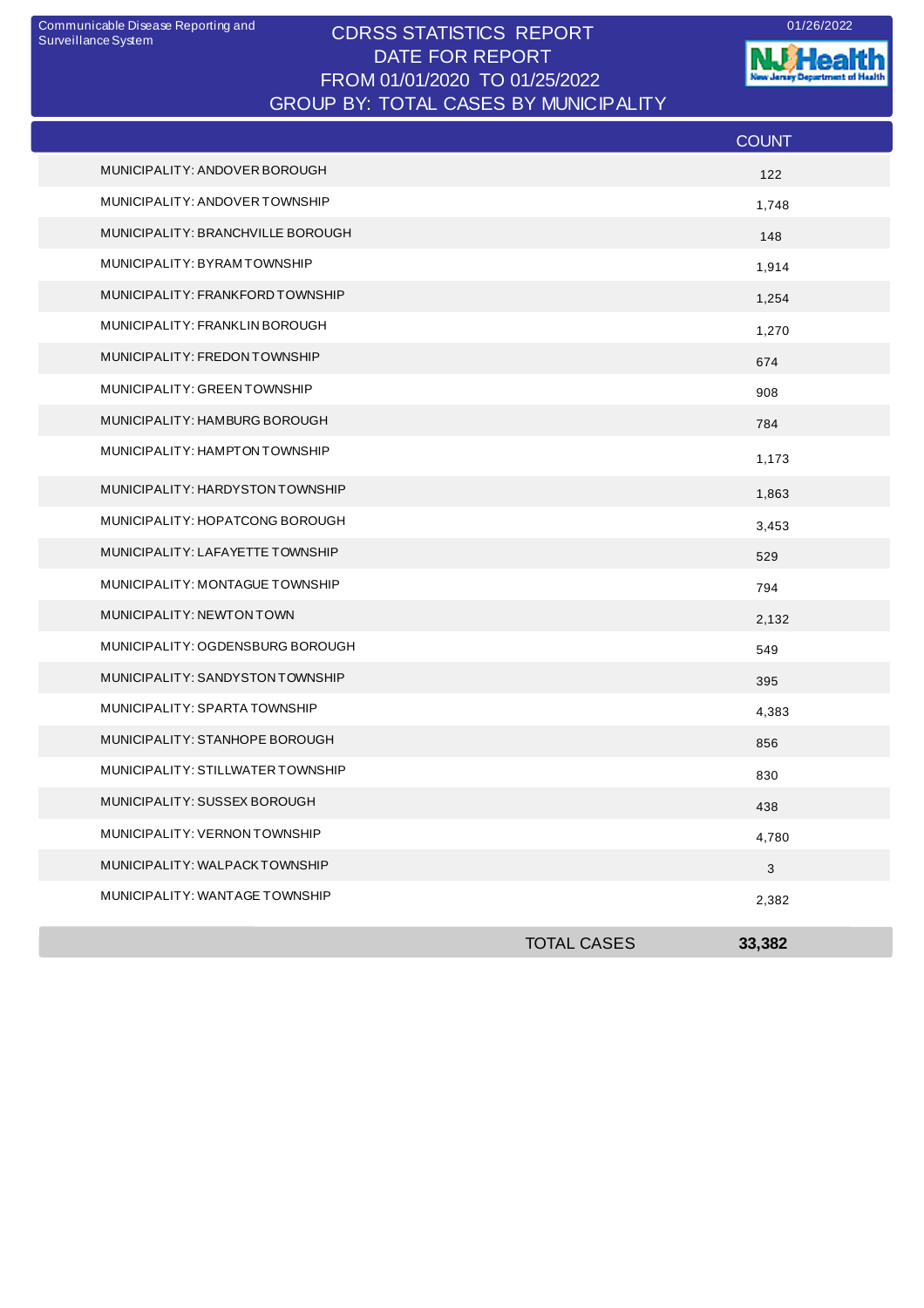## CDRSS STATISTICS REPORT Communicable Disease Reporting and 01/26/2022 DATE FOR REPORT FROM 01/01/2020 TO 01/25/2022 GROUP BY: DEATHS BY MUNICIPATILTY

**W.Health** 

|                                   | <b>COUNT</b>               |
|-----------------------------------|----------------------------|
| MUNICIPALITY: ANDOVER TOWNSHIP    | 145                        |
| MUNICIPALITY: BYRAM TOWNSHIP      | 10                         |
| MUNICIPALITY: FRANKFORD TOWNSHIP  | 41                         |
| MUNICIPALITY: FRANKLIN BOROUGH    | 16                         |
| MUNICIPALITY: FREDON TOWNSHIP     | 6                          |
| MUNICIPALITY: GREEN TOWNSHIP      | 12                         |
| MUNICIPALITY: HAMBURG BOROUGH     | 9                          |
| MUNICIPALITY: HAMPTON TOWNSHIP    | $\,6\,$                    |
| MUNICIPALITY: HARDYSTON TOWNSHIP  | 21                         |
| MUNICIPALITY: HOPATCONG BOROUGH   | 28                         |
| MUNICIPALITY: LAFAYETTE TOWNSHIP  | $\mathbf{1}$               |
| MUNICIPALITY: MONTAGUE TOWNSHIP   | 6                          |
| MUNICIPALITY: NEWTON TOWN         | 39                         |
| MUNICIPALITY: OGDENSBURG BOROUGH  | 8                          |
| MUNICIPALITY: SANDYSTON TOWNSHIP  | 3                          |
| MUNICIPALITY: SPARTA TOWNSHIP     | 23                         |
| MUNICIPALITY: STANHOPE BOROUGH    | $5\phantom{.0}$            |
| MUNICIPALITY: STILLWATER TOWNSHIP | $\overline{4}$             |
| MUNICIPALITY: SUSSEX BOROUGH      | 2                          |
| MUNICIPALITY: VERNON TOWNSHIP     | 33                         |
| MUNICIPALITY: WANTAGE TOWNSHIP    | 13                         |
|                                   | 431<br>TOTAL FOR PAT DIED: |